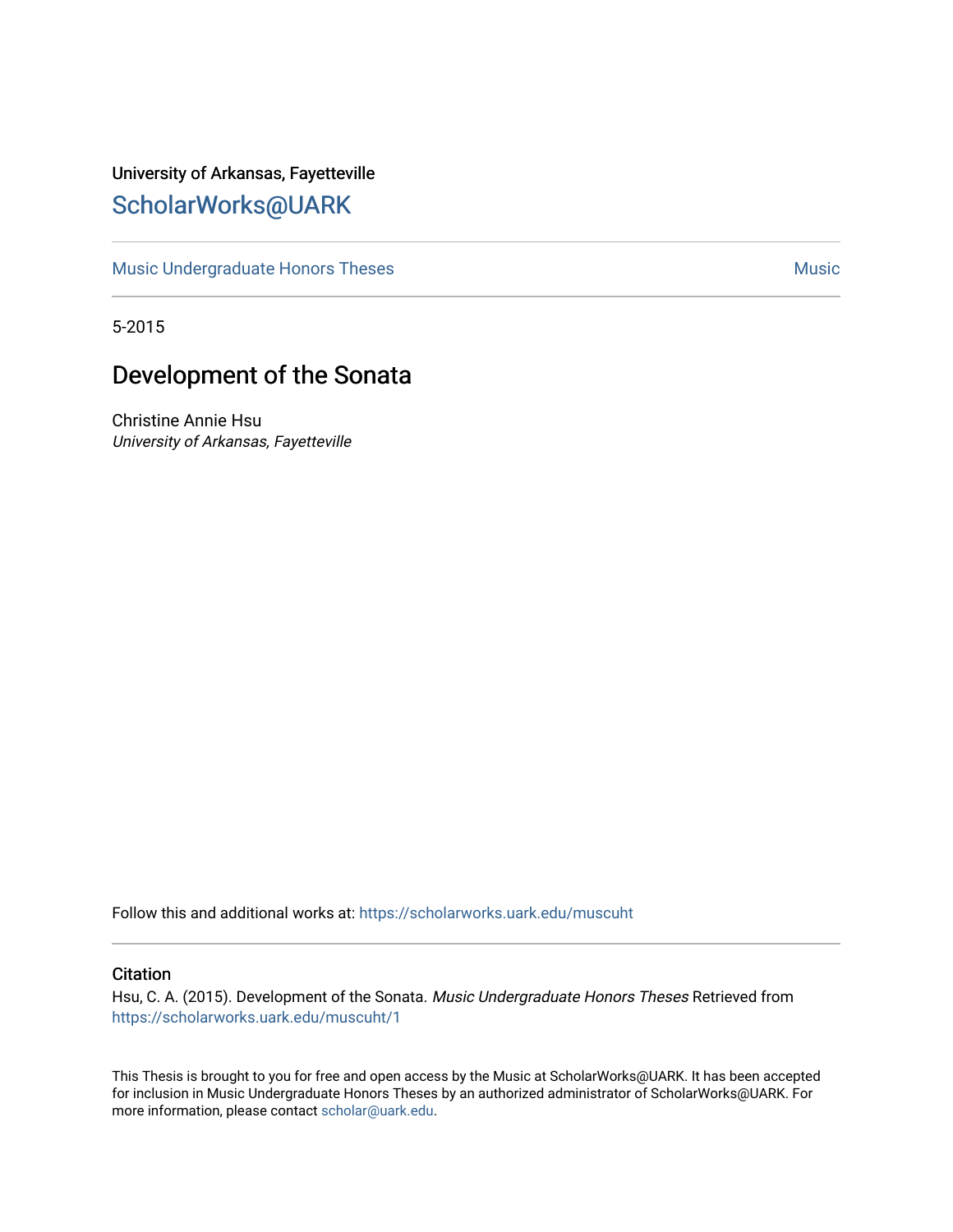*The J. William Fulbright College of Arts & Sciences Department of Music* 

*Presents:*

# **Christine Hsu**

Piano Recital- Stella Boyle Smith Concert Hall, Fine Arts Center, Wednesday: April 15, 2015, 8:00 PM

Christine Hsu was born in Tucson, Arizona and started playing the piano at the age of five. She has won competitions including first place in the MTAC-Irvine Contemporary Festival, second place in the MTAC-Irvine Classical Festival, and fourth Place in the CAPMT District 8 Sonata Festival. Currently, she is a senior at the University of Arkansas and is in the process of completing her Bachelor's Degree in Music under the guidance of her instructor: Jura Margulis. Christine has attended master classes in the United States and other countries such as Austria.

## *Program:*

Sonata in E Major K. 20 Sonata in A minor  $K. 54$ Sonata in A Major K. 24

Sonata in d minor K. 9 Domenico Scarlatti (1685-1757)

Sonata in C Major *Mexicon* **Limitary** *C* Major **C** Mexicon **I** Johannes Brahms (1833-1897)

## I. Allegro

- II. Andante
- III. Scherzo: Allegro molto e con fuoco
- IV. Finale: Allegro con fuoco

---------------------------------------Intermission-------------------------------------

Sonata in D Major Op. 28 Ludwig van Beethoven (1770-1827)

- I. Allegro
- II. Andante
- III. Scherzo-Trio: Allegro vivace
- IV. Rondo: Allegro ma non Troppo

Sonata in f minor Op. 1 Sergei Prokofiev (1891-1953)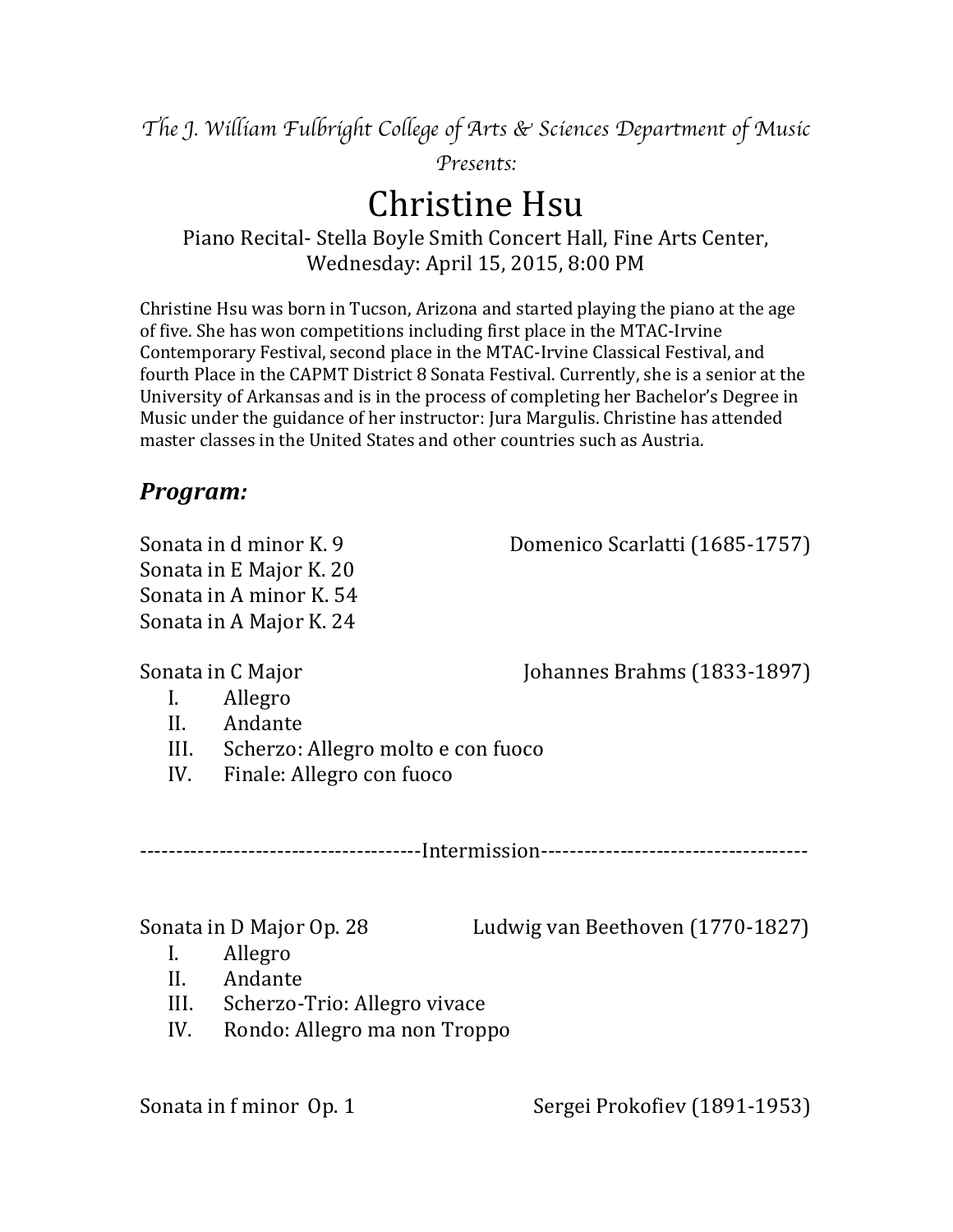# **Development of the Sonata**

An Honors Thesis submitted in partial fulfillment of the requirements for Honors Studies in Music: Piano Performance

By: Christine Hsu

2015 Music

J. William Fulbright College of Arts and Sciences **University of Arkansas**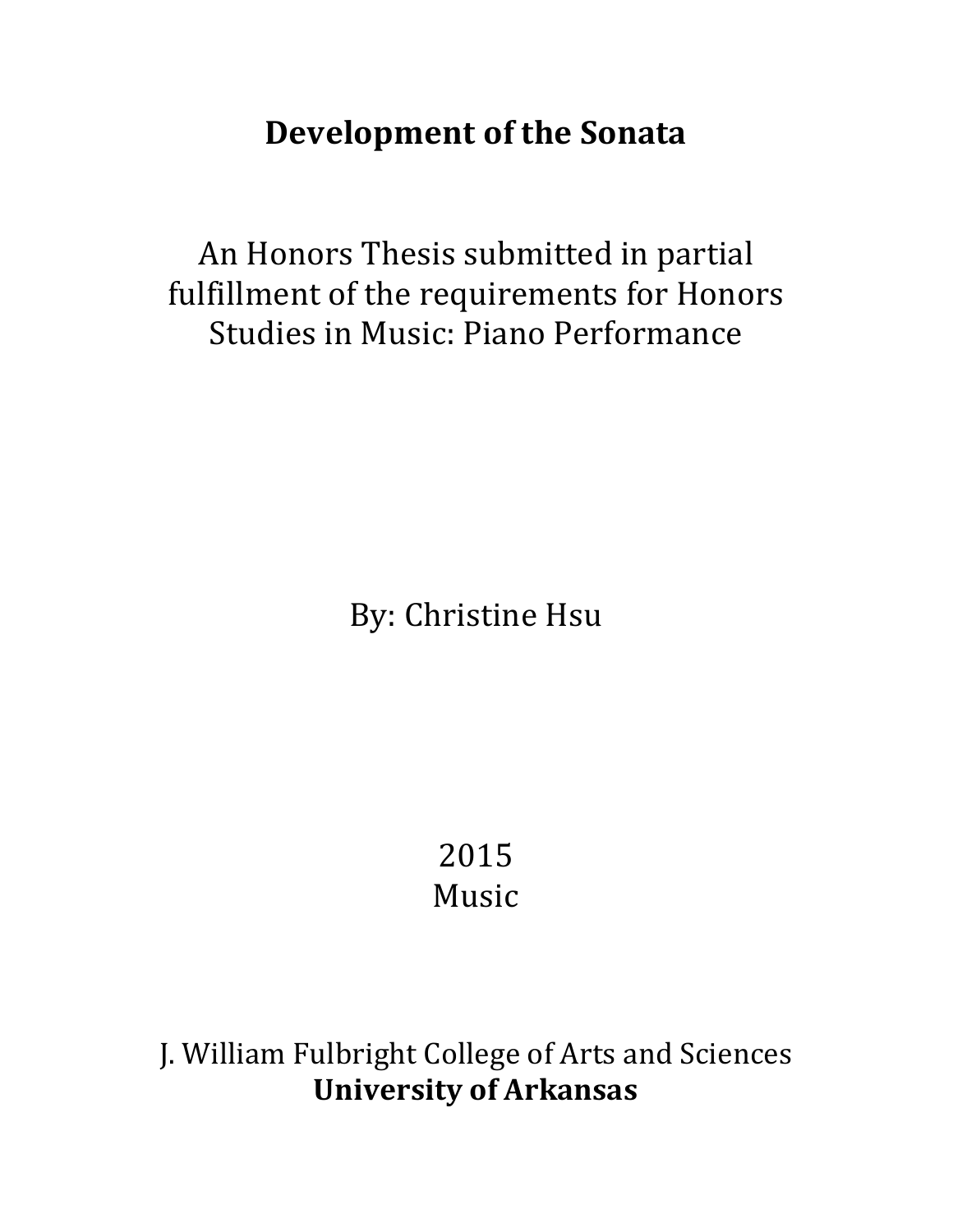#### Introduction to the Sonata: Program Notes

Music history is grouped into four periods: the Baroque era (1600-1760), Classical era (1730-1820), Romantic era (1780-1910) and the Modern era (1900-Present). The sonata first appeared in the  $16<sup>th</sup>$  century as an instrumental piece. Sonatas came from instrumental transcriptions of canzonas (songs) in Italy. The word "sonata" originates from the Italian word "suonare", which means, "to sound". Many similarities are noted when comparing sonatas to canzonas such as sectional structures that contrast in meter and tempo (rhythmic), and reliance on contrapuntal (melodic) texture (Mangsen). There were two notable types of sonata termed *sonata de camera* (chamber sonata) and *sonata de chiesa* (church sonata: more serious) (Kennedy). The sonata de cameras were composed as suites (dance music: allemande, courante, sarabande, gigue) that were in the same key (Mangsen). Although the sonata form originated in the early Classical period and has three basic parts: the exposition, development, and recapitulation, it is not to be confused with the sonata genre. A music form is the overall structure of each movement. There can many movements in one piece. Usually a sonata includes a sonata form in the first movement. Overall, the sonata is a part of the classical repertoire that pertains not just to piano, but also to other instruments as well.

During the early Baroque period, changes were made to the sonata genre by cutting the number of sections and making each section longer. Eventually these sections became movements. After 1700, the sonata became more popular and gained the attention of many piano composers. An example includes Domenico Scarlatti, who composed numerous sonatas based on one-movement binary forms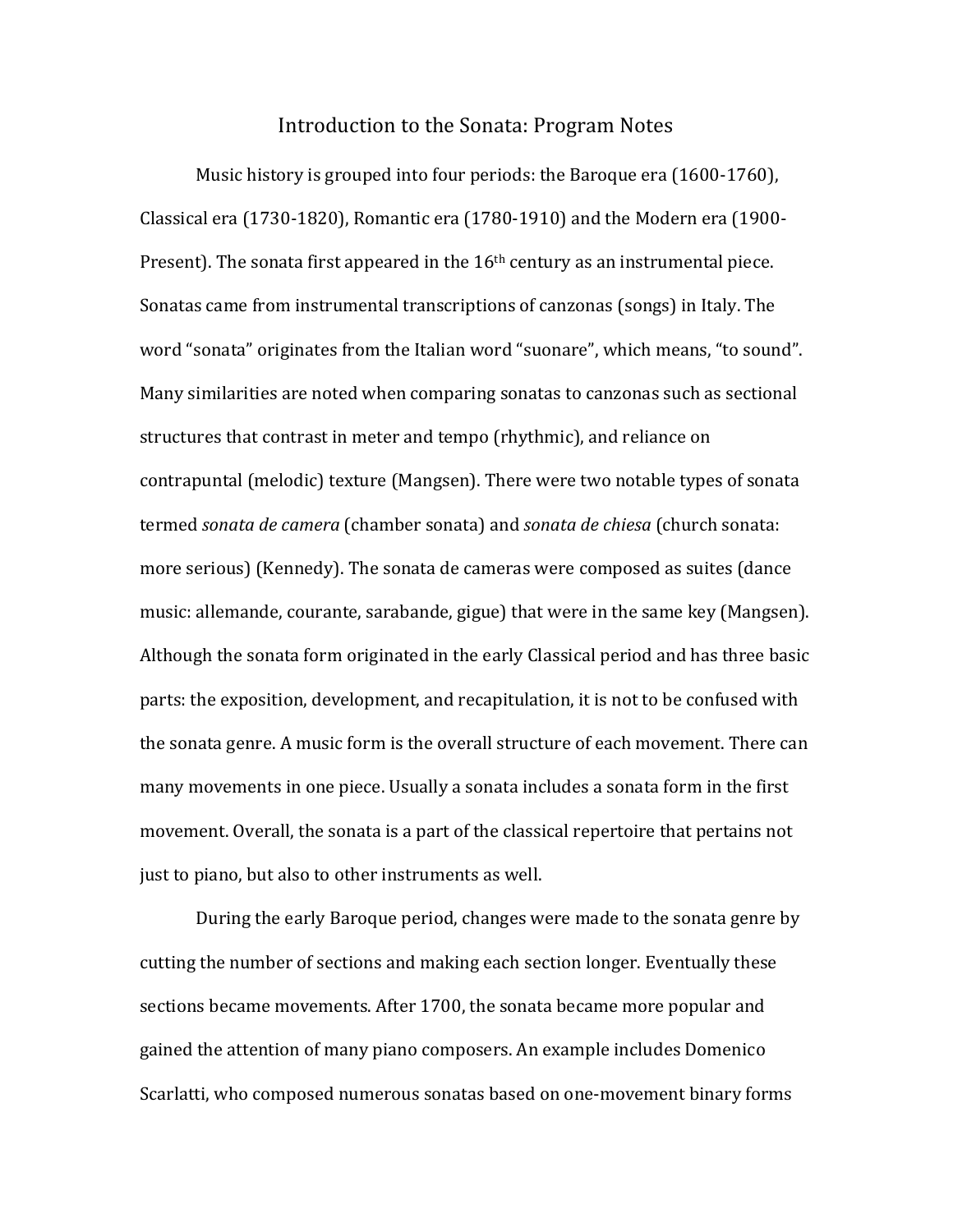that are taken from the dance suite style. His sonatas often include the gallant style: a continuous melody that spins out with a constant rhythmical harmony. After Scarlatti, many composers moved toward composing sonatas in many movements. Later on, the sonata movements will decrease again and evolve into one long movement.

In consideration of the stylistic approach in the Baroque era, the use of ornamentation (improvisational decorations) was prominent in sonatas. During that time, the sonata became popular in other countries other than Italy. As a result, many other countries imported manuscripts of copied sonatas from Italy (Mangsen). Due to performance practice, sonatas were performed at first domestically. Later on, keyboard practice evolved from domestic performances to public performances for mass audiences on the concert stage. Eventually, the sonata transformed to suit these types of public performances.

By the classical era, much of the piano repertoire included sonatas. Composers such as Haydn, Mozart, and Beethoven were well known for their sonatas. The sonata structure in this era usually contained three to four movements that consisted of contrasting character (Mangsen). The first movement of the sonata normally includes the sonata form, which was developed during the classical period. The second movement is usually slow and in a related key to the first movement. The third movement is often a minuet-trio. Finally, the last movement is often a rondo (another form: ABACA...). Composers such as Beethoven often use this type of sonata form. Beethoven made enormous contributions to the sonata repertoire by composing 35 piano sonatas during his life. He is often regarded as the one who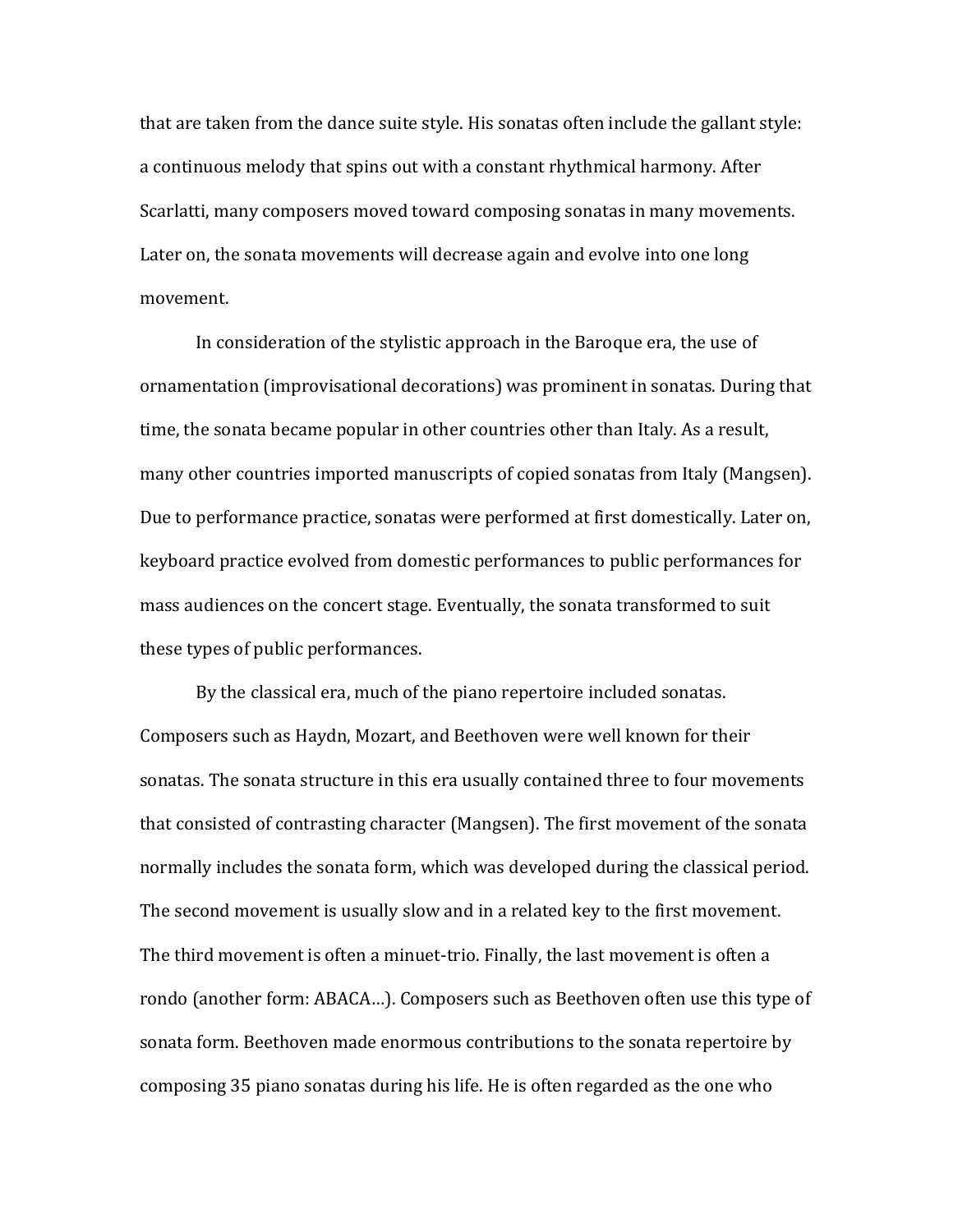pioneered the sonata to be performed on concert stage rather than in a salon (smaller room: domestic). In addition, the development of the keyboard's action and range during Beethoven's time also had a great impact on his compositions of sonatas. 

After the classical era, sonatas evolved to fit the romantic styles (i.e. miniature and grandioso forms). The Romantic era sonatas included characteristics such as more fluidity in the melodic line, richer harmonies, and more rapid shifts between harmonies (Mangsen). The first movement, which usually consisted of the sonata form, transformed by expanding the development section.

By the  $20<sup>th</sup>$  century, the sonata became more varied. Due to changes in the number of movements and forms of the sonata in the Romantic era, the Modern era used the term sonata as a more general definition. Any type of sonata was known as a serious piece that could be compared to Beethoven's sonatas (Mangsen). Due to the evolution of the sonata, composers chose to compose sonatas in a variety of forms that mainly included 1-4 movements.

In conclusion, the sonata genre has developed since the  $16<sup>th</sup>$  century in terms of its structure and musical style. It is a genre that can include either one movement or many movements. The first movement of the sonata usually includes a sonata form. Many important composers have contributed to the piano repertoire by composing a variety of sonatas. The sonata genre is also very similar to the symphony. The symphony also consists of several movements with the first movement in sonata form. The only difference is that the orchestra performs a symphony while an instrument performs a sonata.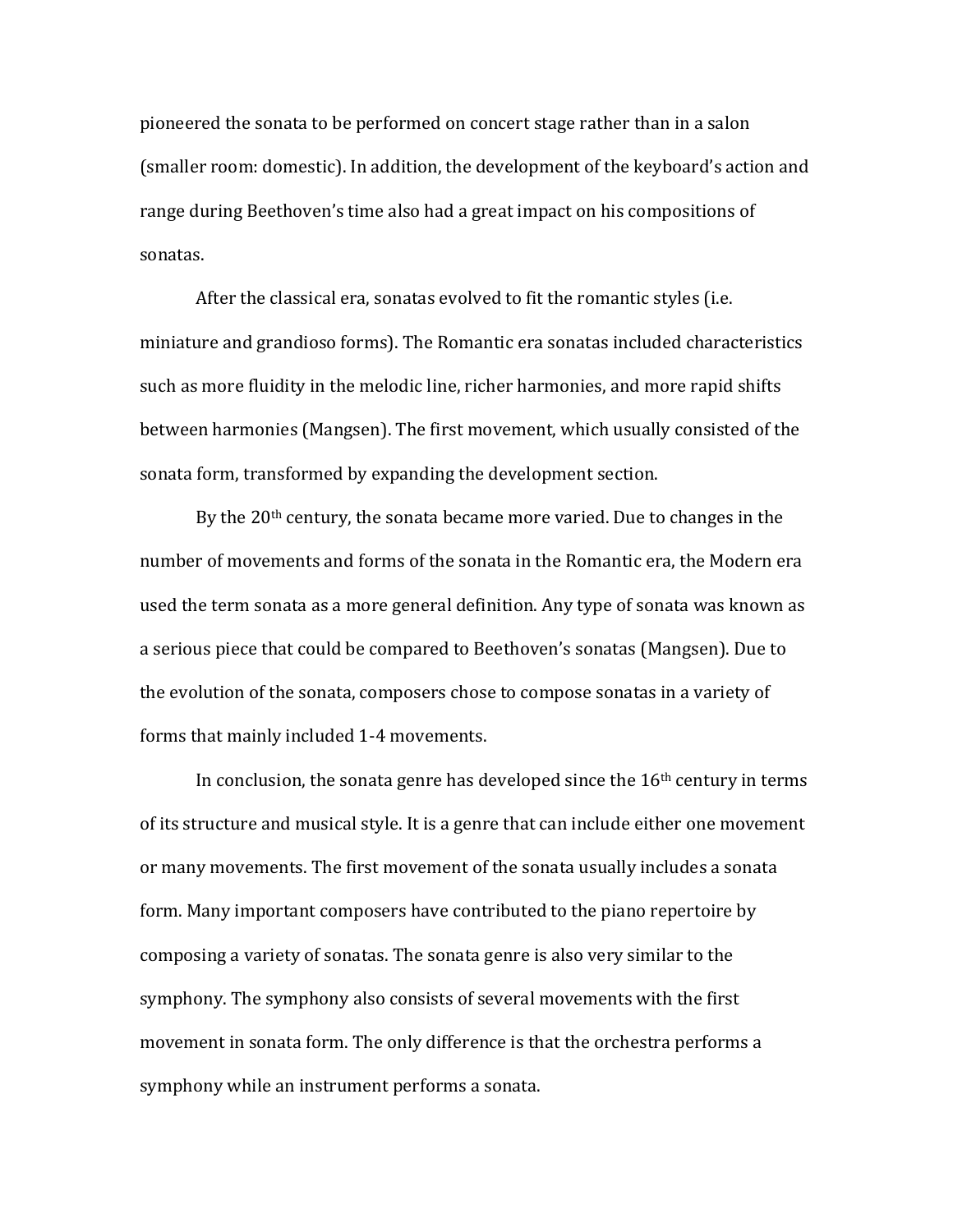#### **Program Pieces:**

#### **Scarlatti Sonatas** (1739):

Scarlatti is a well-known Italian keyboard composer who composed over 550 keyboard sonatas. He uses the binary form for each sonata and repeats each part. At the end of the first part, there is usually a modulation to the dominant. The sonata continues to modulate back to the tonic in the second part. He does not employ much polyphonic texture but uses an important rhythmic role in the left hand. There are rapid scales, division between hands, fast octaves, and hand crossing (Gordon, 76-77). Scarlatti's music is considered virtuosic and achieves contrasting moods.

#### **Beethoven Sonata in D Major Op. 28 (1801):**

This sonata is adheres to the traditional of the classical era sonata form and includes four movements. It is named "pastoral" due to its bucolic character. Pastoral music often depicts the simple life and the lifestyle of shepherds living in harmony with nature. The first movement includes a pedal point in the key of D that resounds as a continuous base. The second movement contains a staccato bass line with a melancholy right hand melody. The third movement is a Scherzo that contains the structure of a minuet-trio. The minuet begins with broken octaves following each other and the trio contains running octaves in the left hand. The last movement is a rondo with the form of ABACABA (Gordon, 165). It begins with a motif that rocks smoothly similar to a boat on water. The right hand answers with a simple pastoral melody. The ending of the last movement finishes with an upbeat coda.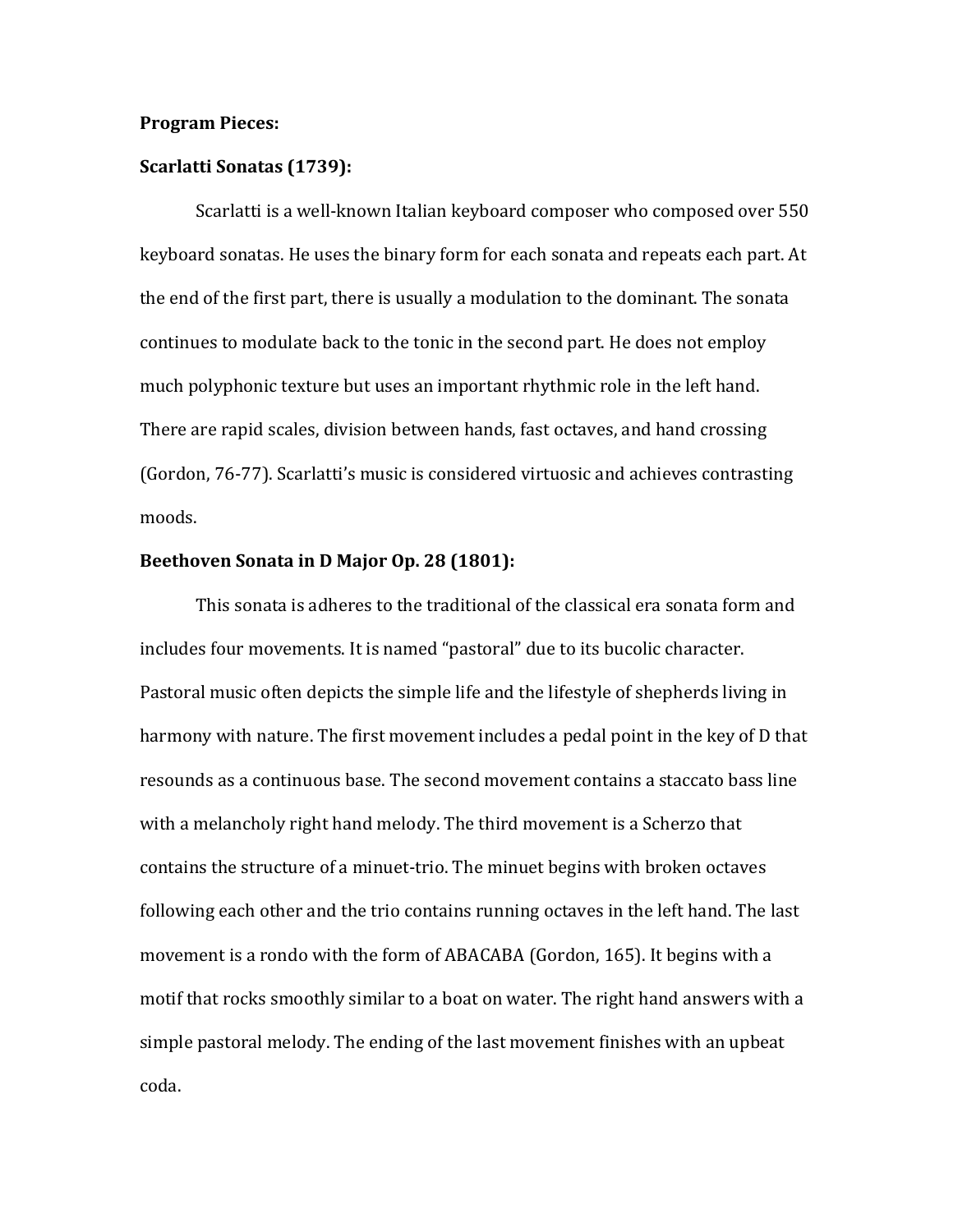#### **Brahms Sonata in C major Op. 1 (1853-1854):**

Brahms composed this sonata in his early years and used it as an introduction to other important musicians. It is often compared to the Hammerklavier Sonata of Beethoven and also includes strong influences of Beethoven's early sonatas. The first movement is heroic with a lyrical second theme (Gordon, 333). The second movement includes variations on the theme of a German folk-song, a Minnelied with the following lyrics:

| Verstohlen geht der Mond auf. | Stealthily rises the moon.                                                    |
|-------------------------------|-------------------------------------------------------------------------------|
| Blau, blau Blümelein!         | Blue, blue flower!                                                            |
|                               | Durch Silberwölkchen führt sein Lauf. Through silver cloudlets makes its way. |
| Blau, blau Blümelein!         | Blue, blue flower!                                                            |
| Rosen im Tal,                 | Roses in the dale,                                                            |
| Mädel im Saal,                | Maiden in the hall,                                                           |
| O schönste Rosa!              | O handsomest Rosa!                                                            |

The third movement is a scherzo with massive double thirds and octaves followed by a peaceful harmonic section that eventually leads back to the fierce beginning. The last movement is a rondo, which includes parallel thirds and octaves as a continuing motif that flows to two different lyrical sections and ends with a coda.

### **Prokofiev Sonata in f Minor Op. 1:**

Prokofiev's No. 1 Sonata is composed in one long movement following the Romantic tradition. Although, the sonata is only one movement, the style includes traditional romantic elements before Prokofiev's discovery and experimentation with modern music (Gordon, 439). The sonata opens with a declamatory statement descending in left hand octaves that leads to the melody in the right hand. The melody has a patriotic, heroic and militaristic character.